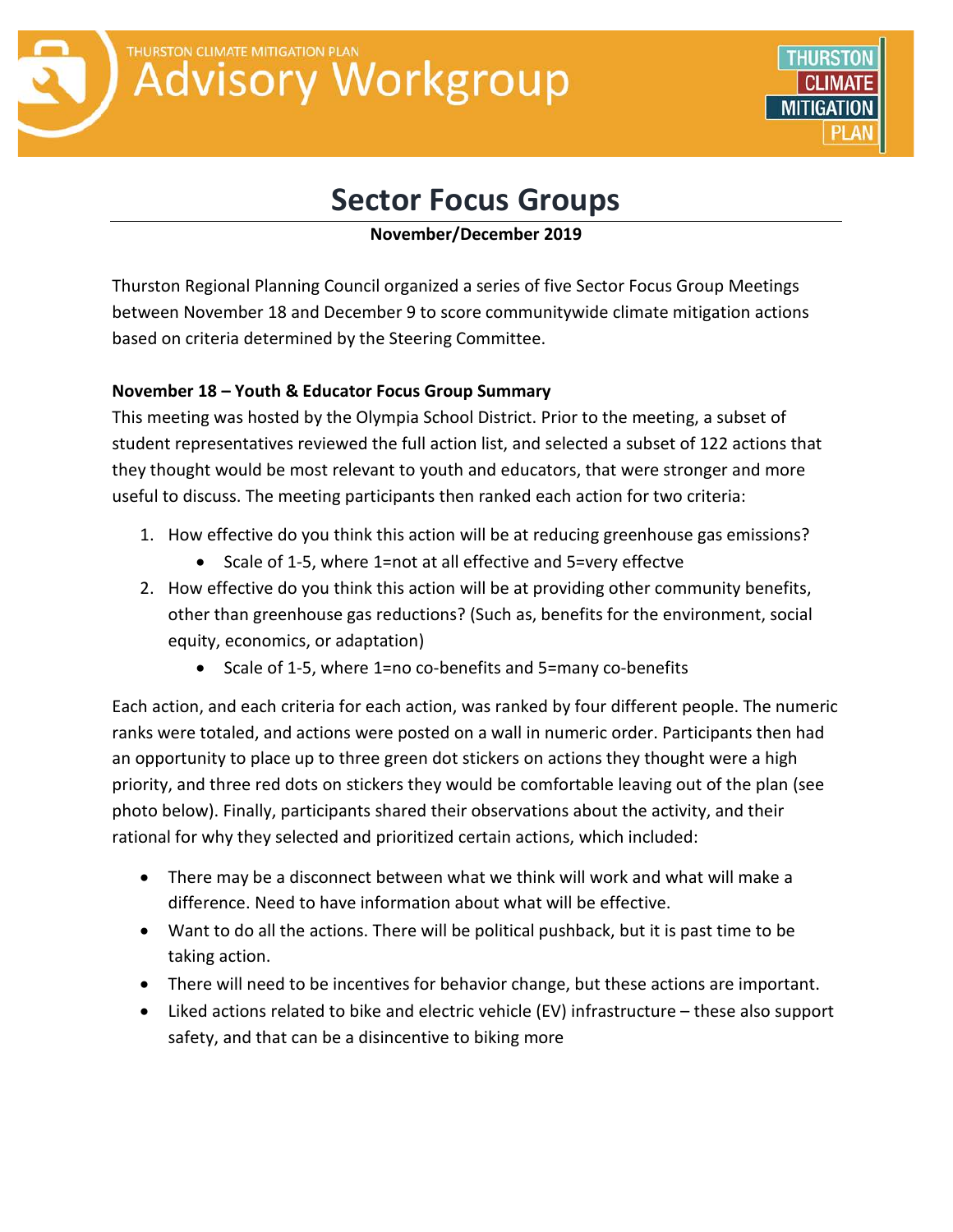- Liked the "lights out" action it's something simple we can do. Also liked the no-vehicle area – again, it's an action that could be taken without a lot of construction, relatively easily, and there are many examples other places.
- It's hard to pick a top 3, because they are all important.



*Figure 1. Image of Ranked Actions at Nov 18, 2019, Youth/Educator Focus Group Meeting hosted by Olympia School District.*

- Likes actions that focused on incentives, and having EV charging stations at gas stations.
- $\bullet$  Likes actions about bikes it's nice to have areas where no cars are allowed
- Likes the action about developing rail options to Seattle, and incentivizing the switch to solar power.
- Liked the rail to Seattle action, as well as the actions related to no-idling and promoting roundabouts. Also actions that support bikes and EV.
- We need to do it all. Hope we can really go for it and show bold leadership, and education for the community to unleash innovations.
- Liked that youth, who are our future, are here and informing the process. We are listening to you, and hope you feel heard.
- Appreciated that education is very important, but education actions need to be more specific.
- Actions to address changes to passenger vehicles, which make up a large proportion of inventory, are important/difficult to change behavior.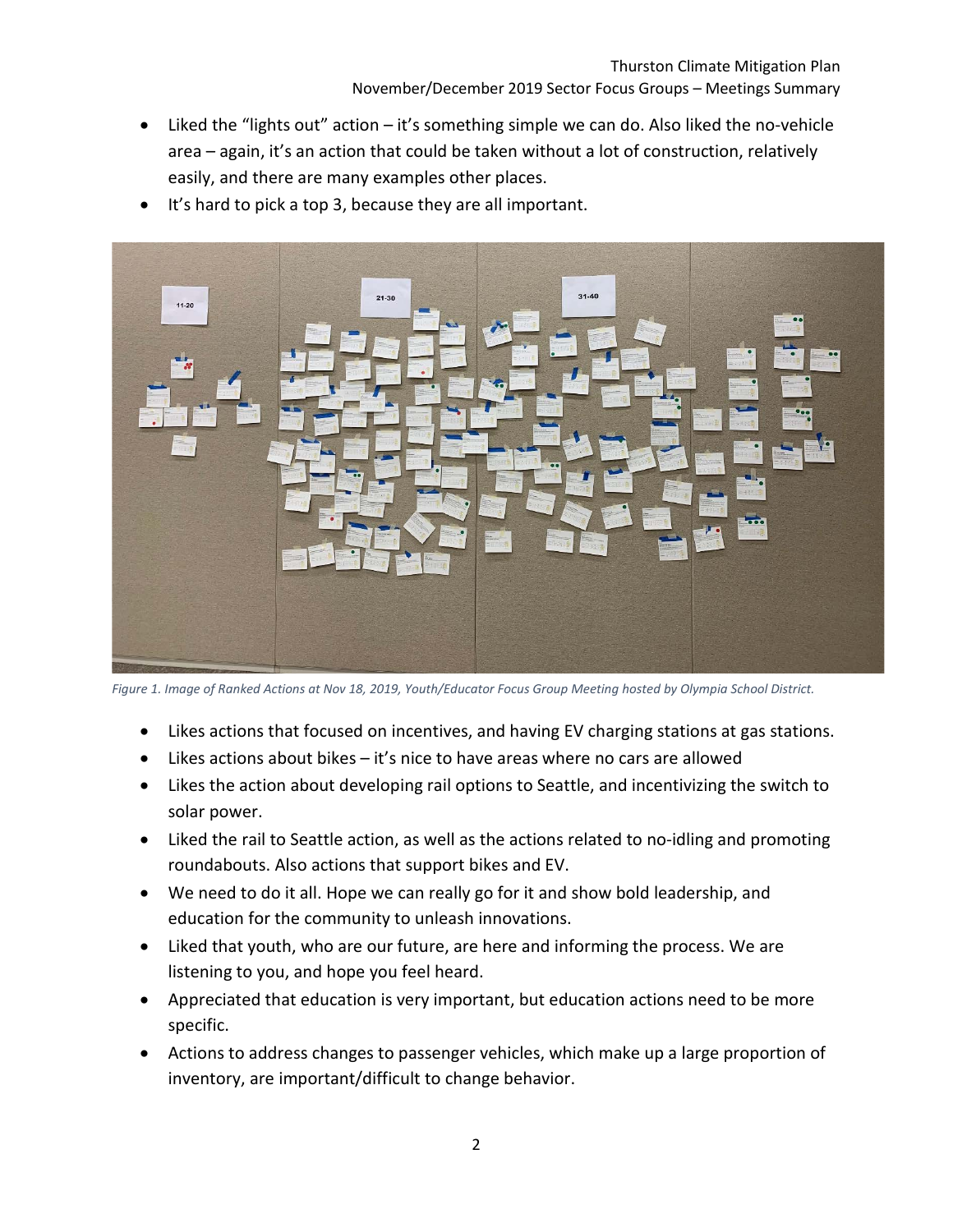# **December 2-4 – Sector Focus Groups Summary**

Four meetings with the same general format were held for subject matter experts in the following categories: Buildings and Energy, Transportation and Land Use, Water and Solid Waste, Agriculture and Forests. Prior to these meetings, all actions had been given a rank for greenhouse gas reduction potential. Each group reviewed the actions relevant to their sector for the following:

- 1. Review the "Greenhouse Gas Reduction potential" ranks and rationale provided by the consulting team.
- 2. Rank each action on a scale of 1-5 for "Control" and "Speed of Deployment." A handout for the meeting specified how to apply this criteria.

Sector focus groups broke out into sub-groups of 4-7 attendees and were provided actions to review. Particpants first individually reviewed and ranked 5-10 actions. After all particpants had finished individual work, groups reconvened to review individual grades and agree on group scores. After small groups reached a consensus on their assigned actions, small groups calculated the numerical scores of the actions they asessessed.

The Water, Agriculture, Forests, and Buildings and Energy groups completed this activity with enough time to then identify their individual preferences for actions – each participant had an opportunity to place up to three green dot stickers on actions they thought were a high priority, and three red dots on stickers they would be comfortable leaving out of the plan.

Comments on the actions are recorded in the Communitywide Actions List, dated 12/10/2019 Other general comments noted from individual meetings, include:

## **Buildings & Energy**

- Hard to determine GHG reduction without methodology for emmissions breakdown
- Zoning requirement for energy efficiency and RE upgrades in new buildings
- PSE investment in projects to meet SB(5293?) requirement
- Boulder, CO has an energy efficiency requirement that would be useful to review
- Concern that appliance requirements in new construction could limit multifamily housing development due to cost
- Concerns about IgCC measure relatability

## **Transportation & Land Use**

- Many noted discrepencies with actions in strategy T1: Set land use policies that support efficient transportation networks, ie overlap, actions not properly defined.
- T1.1 Urban infill, T1.5 clustered development, T1.8 neighborhood centers, etc too similar, need to be combined or reconceptualized
- Concern about anti-idling focus, considered more productive and better application of resources to support electric vehicle conversion/ infrastructure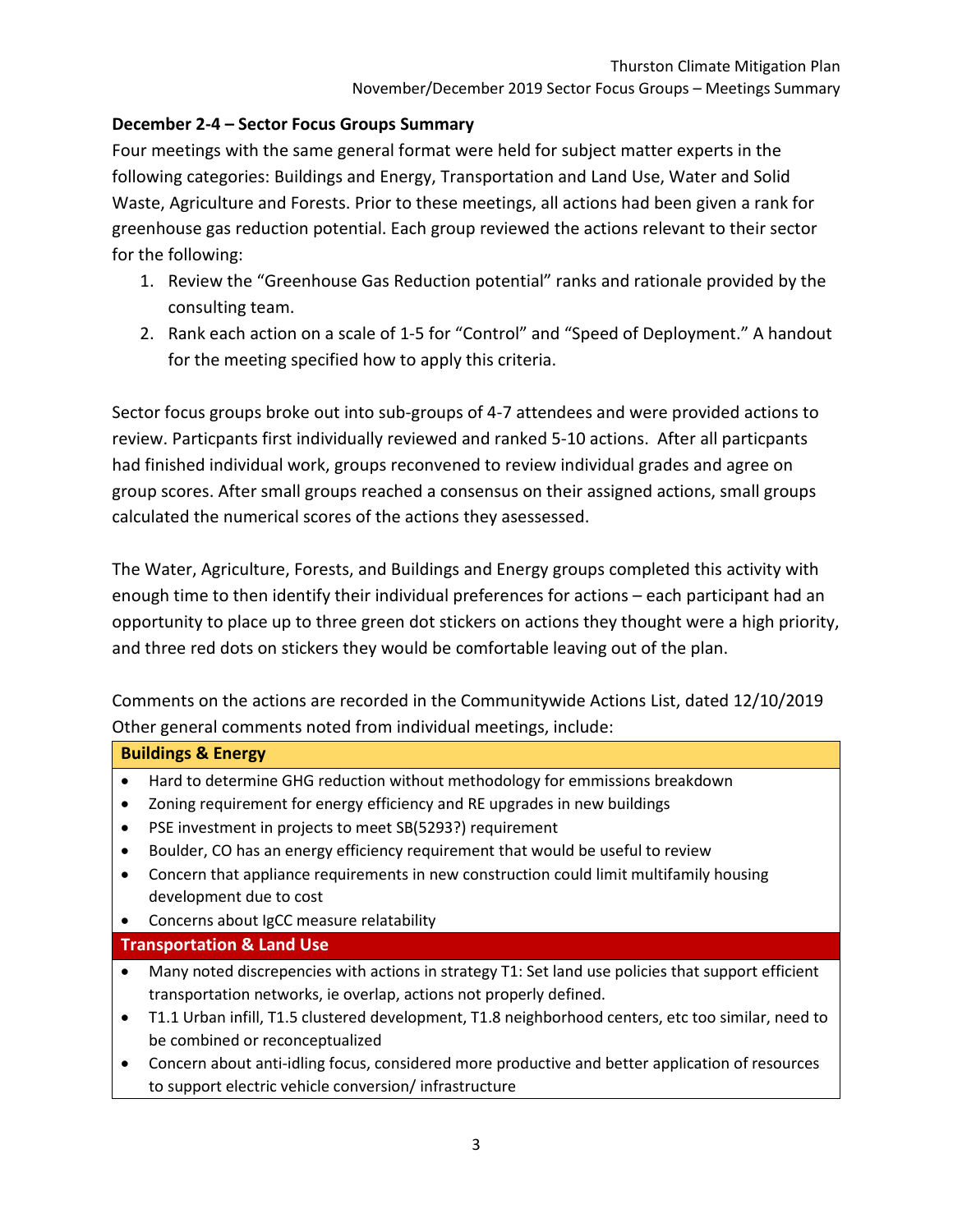## **Water & Waste**

- Definitions of control were hard to understand
- Actions not descriptive enough, more info on program and role desired
- Degrees of separation between control ranks hard to understand o W4.1, 4.2, 4.5
- Raised concern about "mechanism" for funding/ not funding an action
- Challenging to understand how a voluntary partner differs from an advocate in control ranking
- Concern over Low/ High emission sector methodology

## **Agriculture & Forests**

- System already in place for collecting food waste Infrastructure
- Concern over Low/ High emission sector methodology

#### **Sector Focus Group Participants**

#### *Youth & Educators – November 18, 2019*

- Ella Jimenez, Tumwater High School student
- Alexis Nevy, Avanti High School student
- Kurt Cross, Olympia School District Capital Planning
- Elyanna Calle, Timberline High School student
- Lacy Nadeau, Black Hills High School student
- Ruby Gruber, Olympia High School student
- Kaylee Shen, Olympia High School student
- Rebecca MH, Capital High School student
- Richard Coate, Tumwater High School
- Randy Weeks, Olympia High School

## *Water & Waste – December 2, 2019*

- Amanda Romero, Thurston County
- Frank Turner, citizen
- Joe Hiss, citizen
- Ron Jones, City of Olympia
- Helen Wheatley, citizen
- Wendy Steffensen, LOTT
- Gary Franks, City of Olympia

## *Agriculture & Forests – December 2, 2019*

- Frank Turner, citizen
- Marilyn Sitaker, The Evergreen State College
- Tom St Clair, educator
- Kristin Maring, educator
- Abby Ruskey, TCAT/YECO and Athena Group
- Susan McCleary, City of Olympia
- Susan Clark, City of Olympia
- Hilary Seidel, Olympia School District
- Tom Crawford, Thurston Climate Action Team (TCAT)
- Chris van Daalen, Northwest EcoBuilding Guild
- That Curtz, citizen/TCAT
- Allison Osterberg, TRPC
- Sara Porter, TRPC
- Eric Christensen, City of Olympia
- Tom Crawford, TCAT
- Art Starry, Thurston County Environmental Health
- Les Tobias, TRPC
- Allison Osterberg, TRPC
- Stephanie Bishop, Thurston Conservation District
- John Roush, City of Olympia